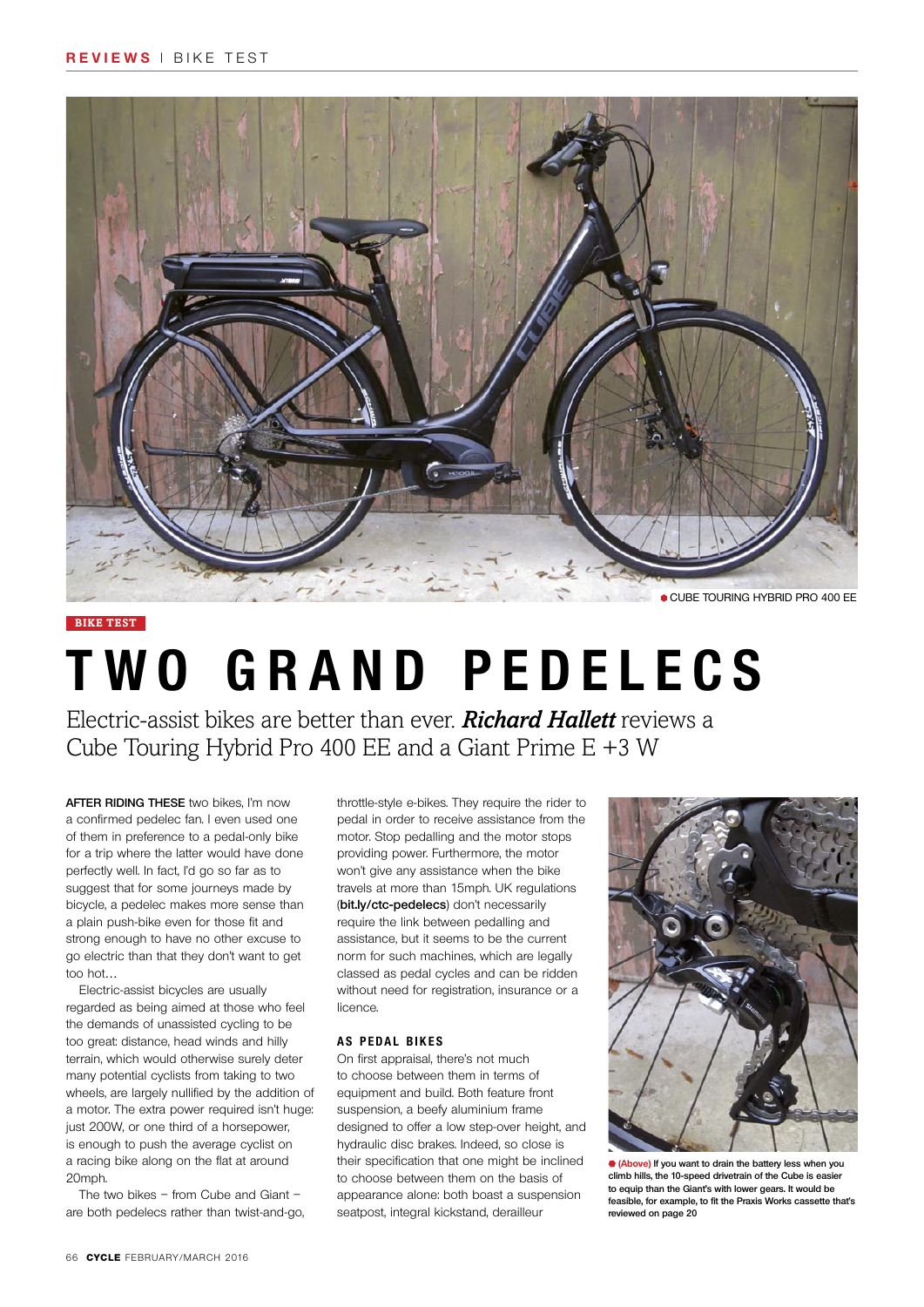



**(Above) The 9-speed 11-34 cassette on the Giant is as big as the Alivio derailleur is designed to cope with. For most users, that will be a sufficiently wide range, however, thanks to the extra motor power (up to 250W) available**

gearing, sturdy urban utility tyres, lighting front and rear powered by the battery pack, and full mudguards.

They even place the battery pack in the same place, inside a cage above a welded aluminium rear rack integral with the frame. Compared to the obvious alternative locations on the down and seat tubes, this puts the battery's weight high and a long

way from the steering axis but does keep it out of the rider's way. On the other hand, it means that any load placed on the top of the rack is higher than it might be. The same is true of panniers attached to the rack. These would presumably need to be sourced from the relevant manufacturer, since neither rack will accept the hooks of a standard pannier.

 Adding to the slightly top-heavy feel of both bikes is their sheer height. Both put the bottom bracket axle about 290mm above the ground, which is some 20mm higher than usual for a road bike. This puts the rider a long way from the ground when riding. It made life needlessly difficult for the Cube's 5ft tall test rider, who disliked having to scale the saddle's giddy heights when setting off. It is hard to see any reason why either cycle should not sit much lower to the ground; it would certainly make life easier for smaller riders.

Minor cycle part differences are revealed on closer inspection. The Cube's kickstand is a little long, holding the bike at a precarious near-vertical angle on level ground. The Giant sports a handlebar stem usefully adjustable for angle, while that of the Cube fits over the top of the steerer and offers little height adjustment. The Giant has a Monoshock suspension fork that rocks about at a standstill but which feels fine on the road, while the Cube sticks with a conventional MTB-style fork.

The front mudguard on both is on the short side, especially for a utility cycle, and could do with a decent mud-flap. Giant offer nine derailleur gear ratios, Cube ten, both operated using indexed finger-andthumb shifters. The Cube's frame has a double-chainstay arrangement, built both to cope with the drive loads of the electric transmission and to offer a stable platform for a chaincase. The bike, however, has a simple guard that does little to keep muck off the chain.

#### **E lect ric assistance**

The interesting stuff lies beneath… Both cycles employ a sort of 'power module' that sits under the frame in place of a regular bottom bracket assembly. While the Giant uses a Yamaha module, the Cube's is made by Bosch. The obvious visual difference is in the relative sizes of the chainrings; that of the Bosch system has a mere 15 teeth and rotates 2.5 times faster than the cranks thanks to internal gearing, while the Yamaha has a regular 38T ring that turns with the cranks. The small chainring on the Bosch is intended to minimize the likelihood of chain derailment and enhance ground clearance; the unit itself has a quicker take-up and more sophisticated feel than that of the Yamaha, which is a whopping 500g lighter.

 Enclosed within the cast aluminium casing of the module is an electric motor and a bank of sensors. These detect when force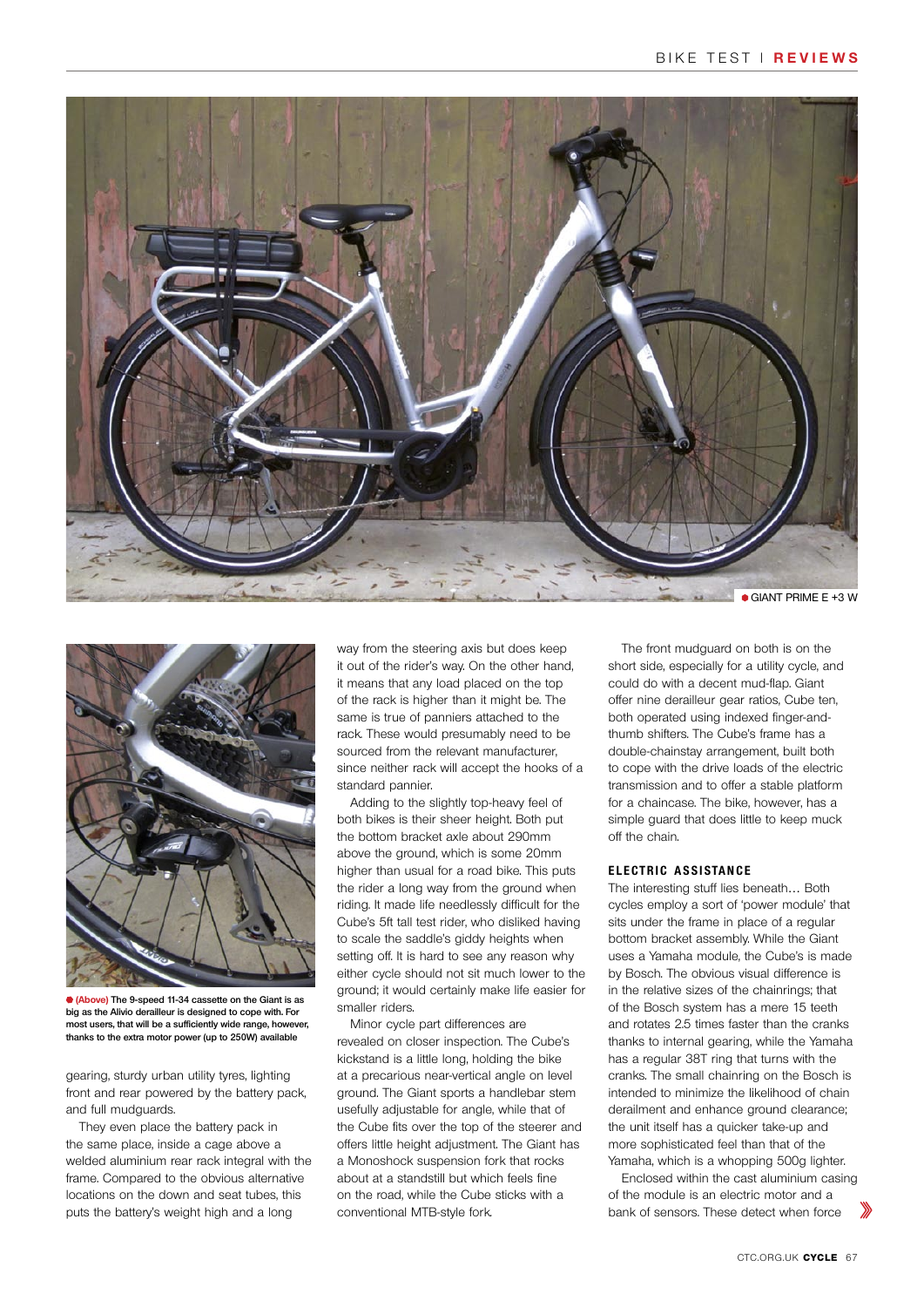



**(Above) The Cube employs a Bosch Drive Unit Performance Cruise 250W motor, a Bosch Power Pack 400 battery, and (below right) a Bosch Intuvia display**

**(Right) Budget suspension forks can be a handicap on pedal-only hybrids. On a pedelec, the extra fork weight isn't significant compared to that of the motor and battery**

## **Other options**



**1) Raleigh Captus Low Step Bosch £1749** Bosch-powered, V-brake equipped pedelec with integral wheel lock and rigid seat post. **raleigh.co.uk**



**2) Kalkhoff Agattu Premium 8G £2595** High-spec pedelec with belt drive, low battery location, and Kalkhoff's sophisticated Impulse 2.0 drive. **50cycles.com**



is applied to the pedals and tell the motor to add more via the chainring shaft. Although maximum power is limited to 250W, torque is impressive, with the Yamaha said to peak briefly at 80Newton-metres, which compares with a decent-sized motorcycle. This can be felt when pulling away from a standstill, from which both can accelerate, in max-boost setting, at a genuinely impressive rate.

It's all over by 15mph, of course. This is surely fast enough for the majority of the target market and it more than satisfied the Cube's test rider. Neither bike is limited to that 15mph; it's simply the speed at which the motor ceases to provide assistance. Even on a gentle downhill, it is easy to get to pedal-only speed, at which point they both suddenly feel very sluggish, both machines



## **Pulling away from a standstill, both can accelerate, in max-boost setting, at a genuinely impressive rate. It's all over by 15mph, of course**

offering a strong cyclist the possibility of a serious workout. My test route included a mile-long gentle slope, on which it was possible to get the motor to cut off uphill. By easing back until the point where it kicked in again, however, effort was seemingly halved for a barely-noticeable reduction in speed.

The obvious question is how much boost

do you get? The simple answer is: as much as you can persuade the system to deliver up to a continuous 200W or brief 250W – and that 15mph ceiling. The sensors deliver boost in proportion to pedal force, so the harder you pedal, the more boost you get. It's a bit more complex than that, since both versions offer a choice of power settings